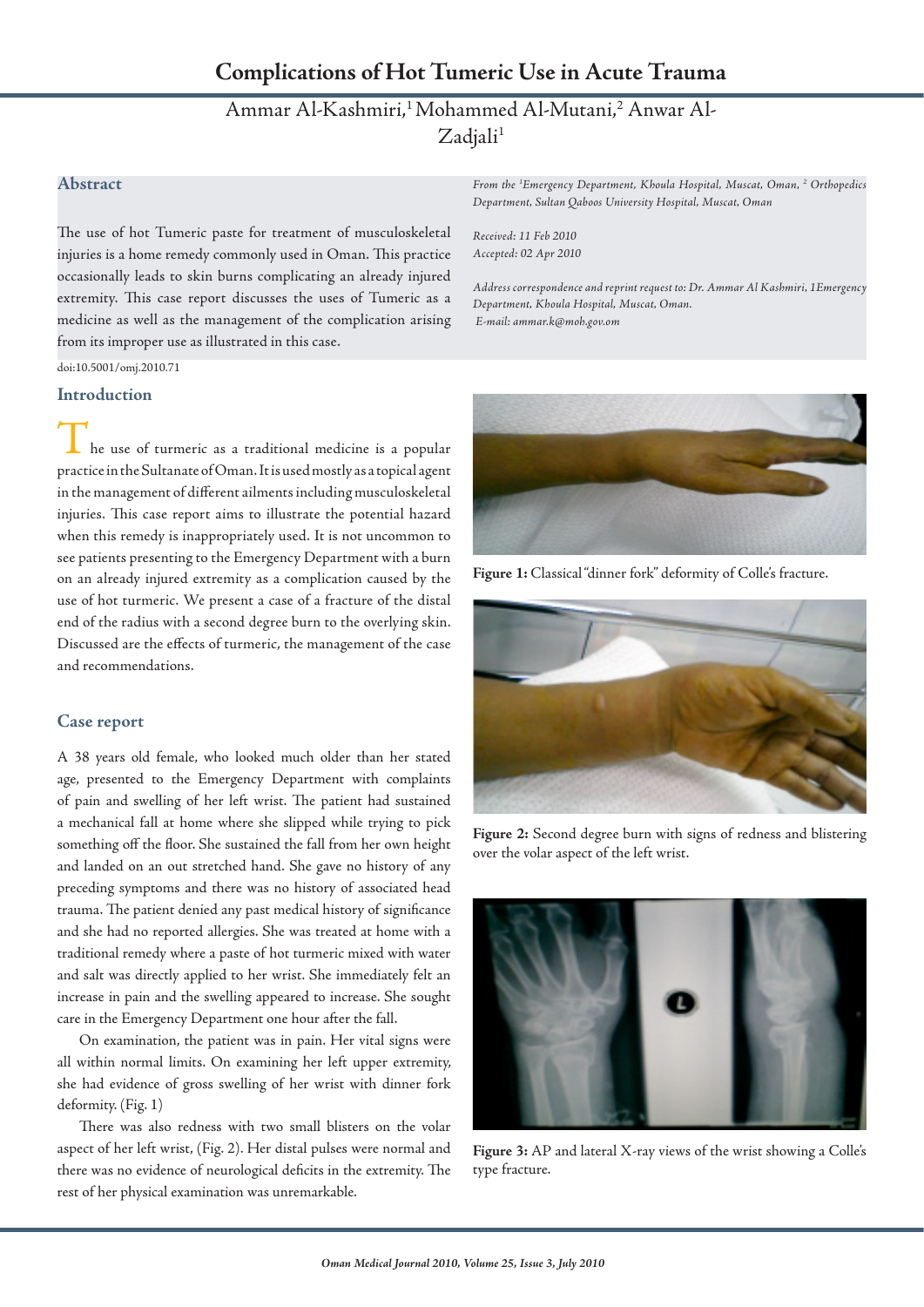The clinical impression was a Colle's fracture with first and second degree burns of the skin overlying the fracture. X-rays of the wrist obtained in anteroposterior and lateral views confirmed the presence of a fracture in the distal end of radius with dorsal displacement, dorsal tilt, radial displacement and radial tilt. (Fig. 3)

With the use of Procedural Sedation, the area was cleaned and the blisters were debrided. A dressing was applied with Silver sulfadiazine over the burn area, after which a closed reduction of the fracture was performed and a backslab was applied to the extremity. The patient was instructed to keep the limb elevated and she was given oral analgesia and advised to report back to the Emergency Department if the pain and swelling worsened. The patient was referred to the fracture clinic for follow-up and application of full casting after the edema had subsided.

#### **Discussion**

Turmeric is an Indian spice that comes from the root of the Curcuma longa plant that has a tough brown skin and a deep orange flesh. It was traditionally called Indian saffron because of its deep yellow-orange color. In Ayurvedic medicine, turmeric is a well-documented treatment for various respiratory conditions (e.g., asthma, bronchial hyperactivity, and allergy) as well as for liver disorders, anorexia, rheumatism, diabetic wounds, runny nose, cough, and sinusitis. In traditional Chinese medicine, it is used to treat diseases associated with abdominal pain. In ancient Hindu medicine, it was used to treat sprains and swelling.<sup>1</sup>

Throughout the World, it has traditionally been used to good therapeutic effect, particularly as an anti-inflammatory, and many of its therapeutic effects have been confirmed by modern scientific research. Such effects include antioxidant, anti-inflammatory, anticarcinogenic and antimicrobial, hepatoprotective, thrombosuppressive, cardiovascular (i.e., as protection against myocardial infarction), hypoglycemic, and antiarthritic (i.e., as protection against rheumatoid arthritis).<sup>1-9</sup>

The major chemical constituent of turmeric is curcumin (diferuloylmethane), which constitutes up to 90% of the total curcuminoid content, with the remaining 10% consisting of demethoxycurcumin and bis-demethoxycurcumin.3,4 Researchers have revealed that the anti-inflammatory activity of turmeric is due to curcumin which can inhibit both the activity and the synthesis of cyclooxygenase-2 (COX2) and 5-lipooxygenase (5-LOX), as well as other enzymes which are implicated in inflammation.<sup>2-9</sup> Although NSAIDS (such as celecoxib, aspirin, ibuprofen, phenylbutazole, etc.) have been approved for treatment of inflammatory conditions, they are all gastric irritants. In contrast, turmeric has both an antiinfammatory and a gastric-protective properties,<sup>10,11</sup> which makes

it a more appropriate option.

In Omani traditional medicine, the use of turmeric for musculoskeletal trauma is very popular. It is common to see patients from different age groups presenting to the emergency department with musculoskeletal trauma and a yellow discoloration over the affected area.

The turmeric is mixed with water and salt forming a paste which is then heated and directly applied over the injured area. Not uncommonly, patients present with different degrees of burns as a complication to the application of this hot paste. This is more commonly seen in the extremes of age. It is important to look for signs of burns as it changes the management priorities especially in the setting of fractures and dislocations where these injuries have to be reset. In this case, the patient presented with a fracture of the distal end of radius associated with second degree burn in the volar aspect of her wrist. Generally, treatment of burns takes priority followed by the fracture treatment. As the burns were not extensive in this case, the fracture was reduced and Silver sulphasalazine dressing was applied with the slab on top.

Although the debridement of blisters is controversial and there is a potential risk of introducing an infection, this case was managed by debridement to allow the application of the slab. In other cases where the burns are more extensive, the correction of the bony deformity may be delayed until the burns are healed as attempting closed reduction would further damage the burnt skin through manipulation and traction. Routine changing of dressings should be maintained and access to the burn area must be maintained through a window through the cast or splint whenever practical.

Although the anti-inflammatory effects of tumeric are welldocumented, available evidence suggest a systemic effect when tumeric is ingested. In addition, there is evidence from non-human research that when turmeric is mixed with other compounds that act as vehicles, e.g. menthol, an anti-inflammatory effect is witnessed.9,12,13,14 This is necessary since Curcumin, the active ingredient in tumeric, is a hydrophobic chemical. It is not clear if the Omani traditional preparation is able to penetrate through skin and into deeper tissues. The heating of the paste and mixing with salt might be attempts to increase its penetration, however, this long-standing tradition is yet to be scientifically tested. The potential side effect of burning the skin makes whatever questionable benefit that might be obtained from the hot paste unjustified.

## **Conclusion**

Hot turmeric paste is a popular home remedy. Although no